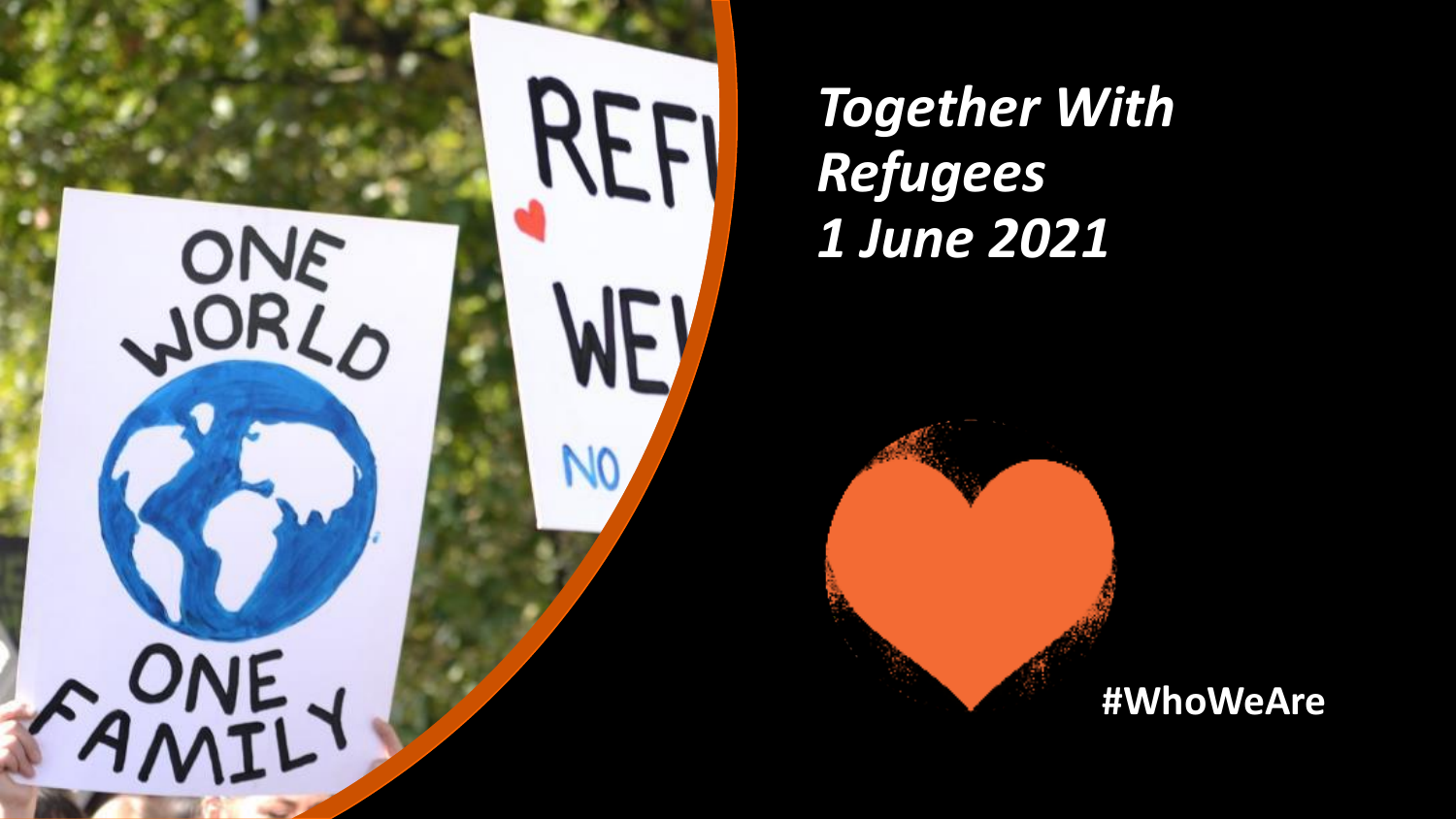# Campaign so far…

- Over 200 members, from grassroots to international and allies in other sectors
- Rally on 6 May
- Social media launch on 10 May
- Website live: togetherwithrefugees.org.uk
- Working group of people with lived experience on the campaign, from strategy to operational
- Media launch… TODAY.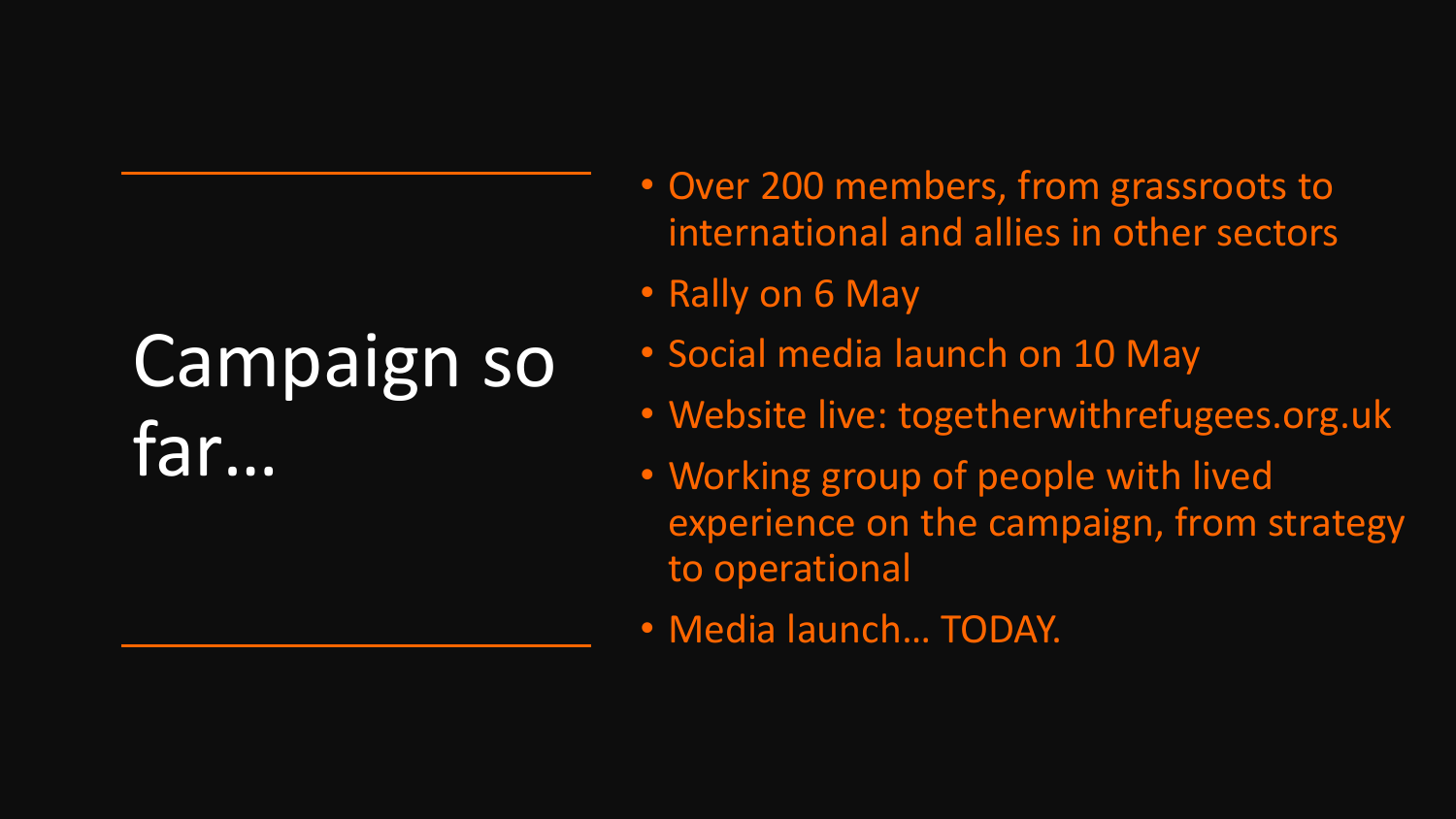**Next steps for the campaign**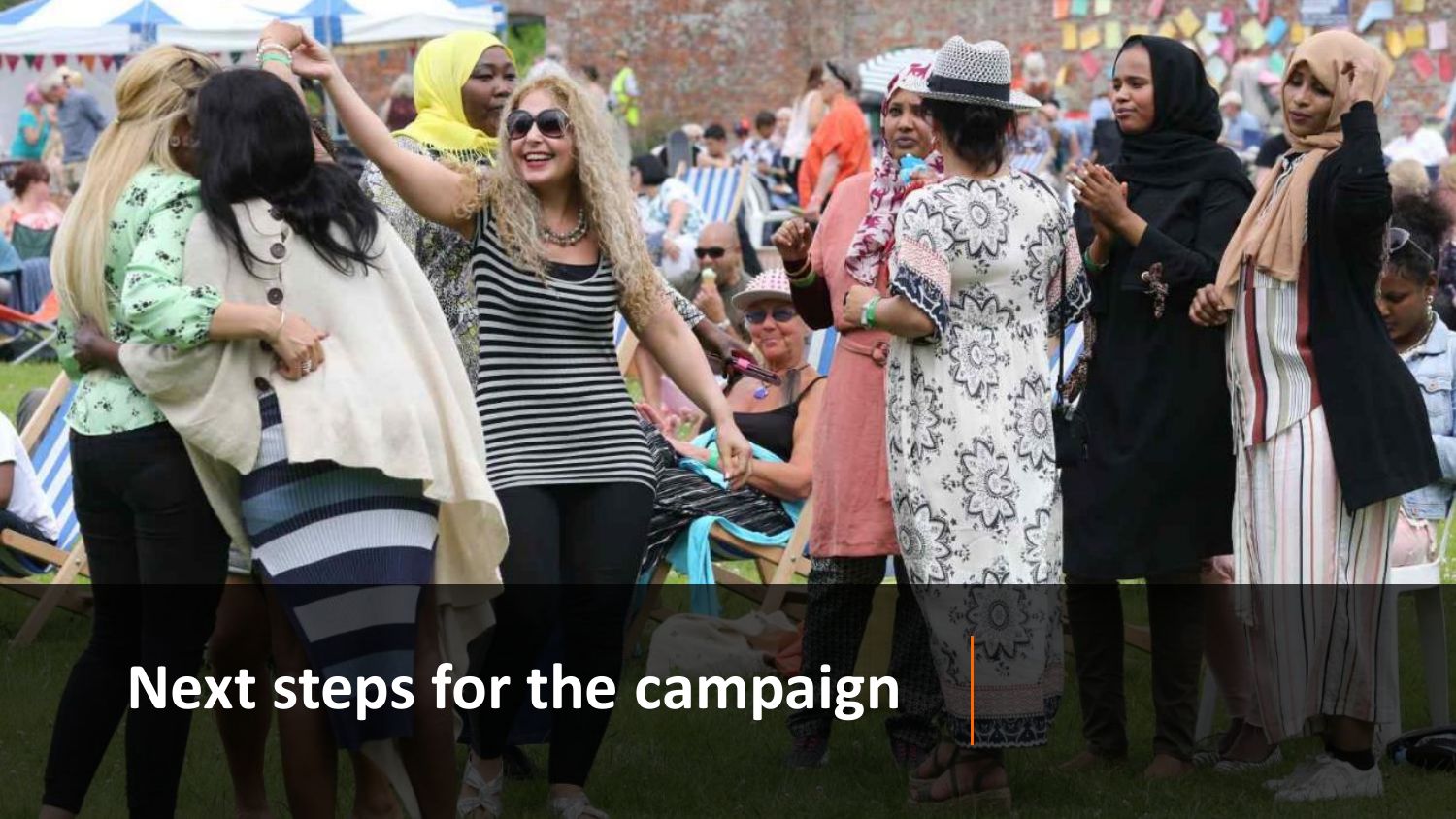### **TWR's big goals**

1. Shift media & public narrative 2. Build movement, grow and deepen the support base, especially lead role for people with lived experience 3. Develop political support for system change and influence decision-makers 4. Get closer to winning long-term system change, secure specific steps towards this.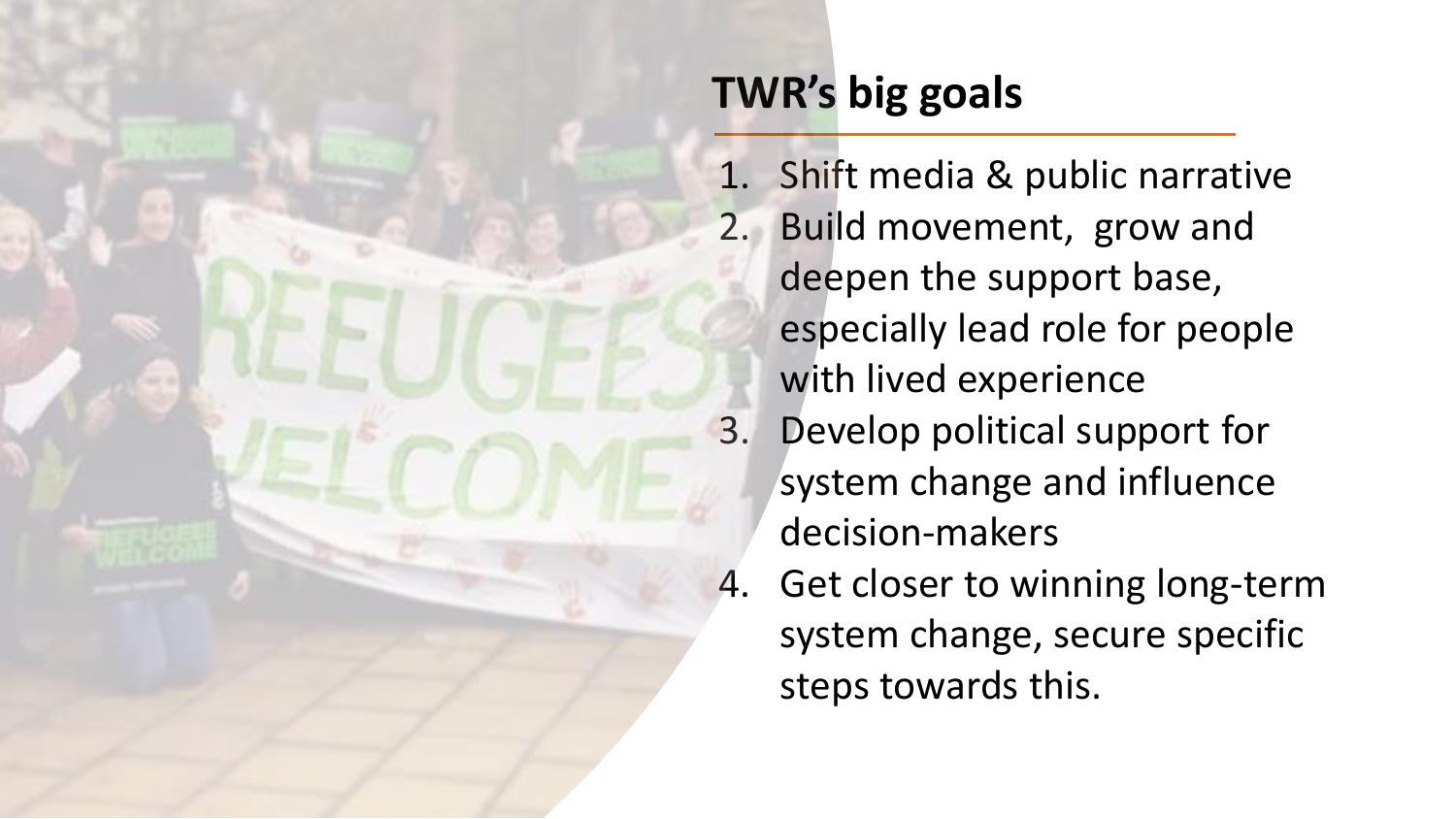### **Key strands of activity**

#### **1. Media/Comms**

- Shared narrative to reach our base and 'persuadables'
- TWR media pushes: 1 June; July UN 70<sup>th</sup> anniversary; autumn

#### **2. Local mobilisation**

- To show solidarity and lobby key targets
- Build to national focus late autumn e.g. mass lobby
- Lived experience at the forefront

#### **3. Political**

- Working to agreed policy priorities and Bill amendments in Westminster
- Coordinated constituency and national lobbying of targets.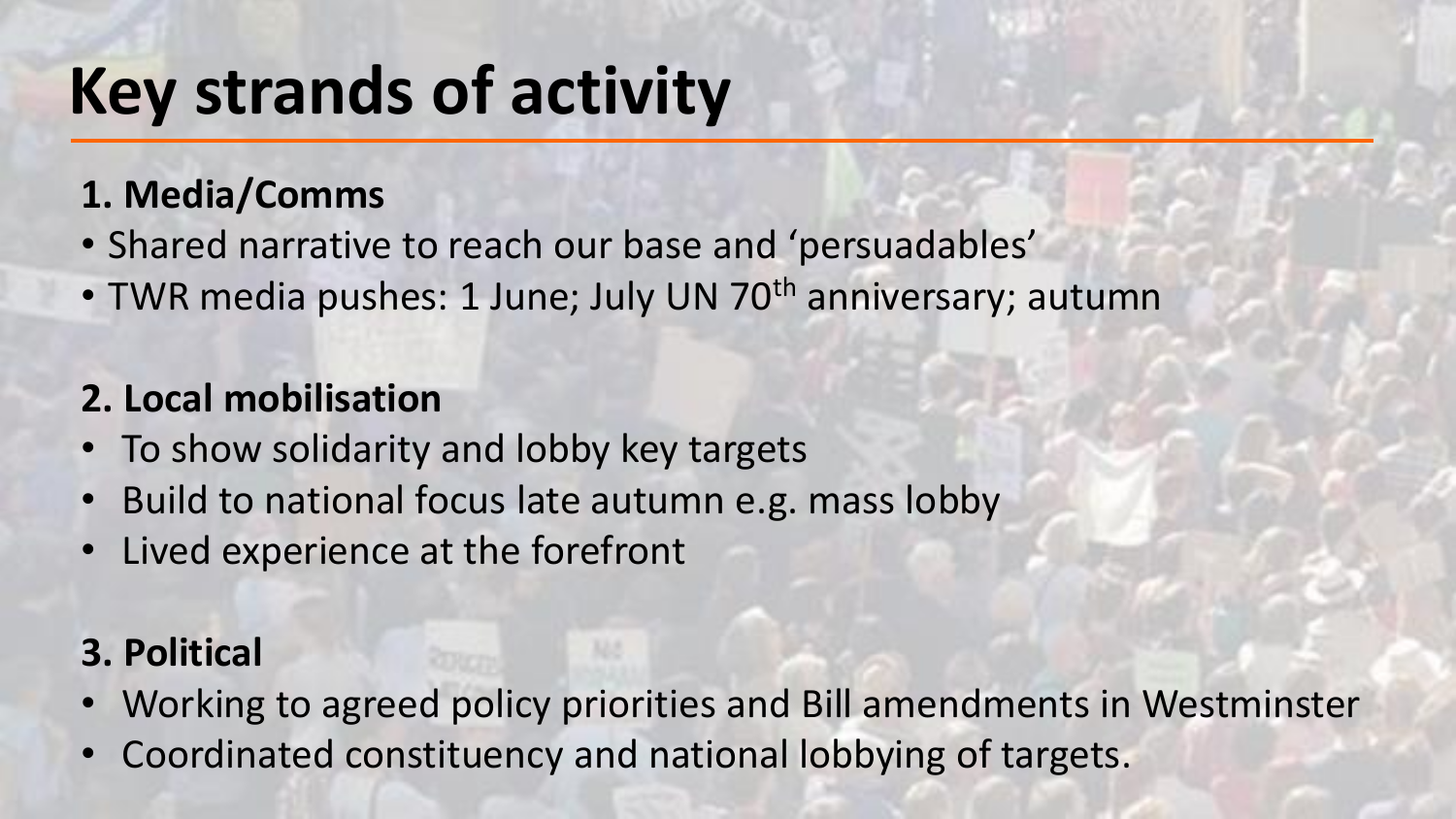## Timeline, 2021

- 1 June: Campaign media launch
- May / June: Pre-Bill parliamentary work
- Late June: Refugee week, first reading of the Borders Bill?
- Late July: 70th anniversary of the UN Convention, local mobilisation
- Sept / Oct: Party conferences, parliamentary bill work, local mobilisation continues
- Late Autumn, early Dec?: National rallying point?